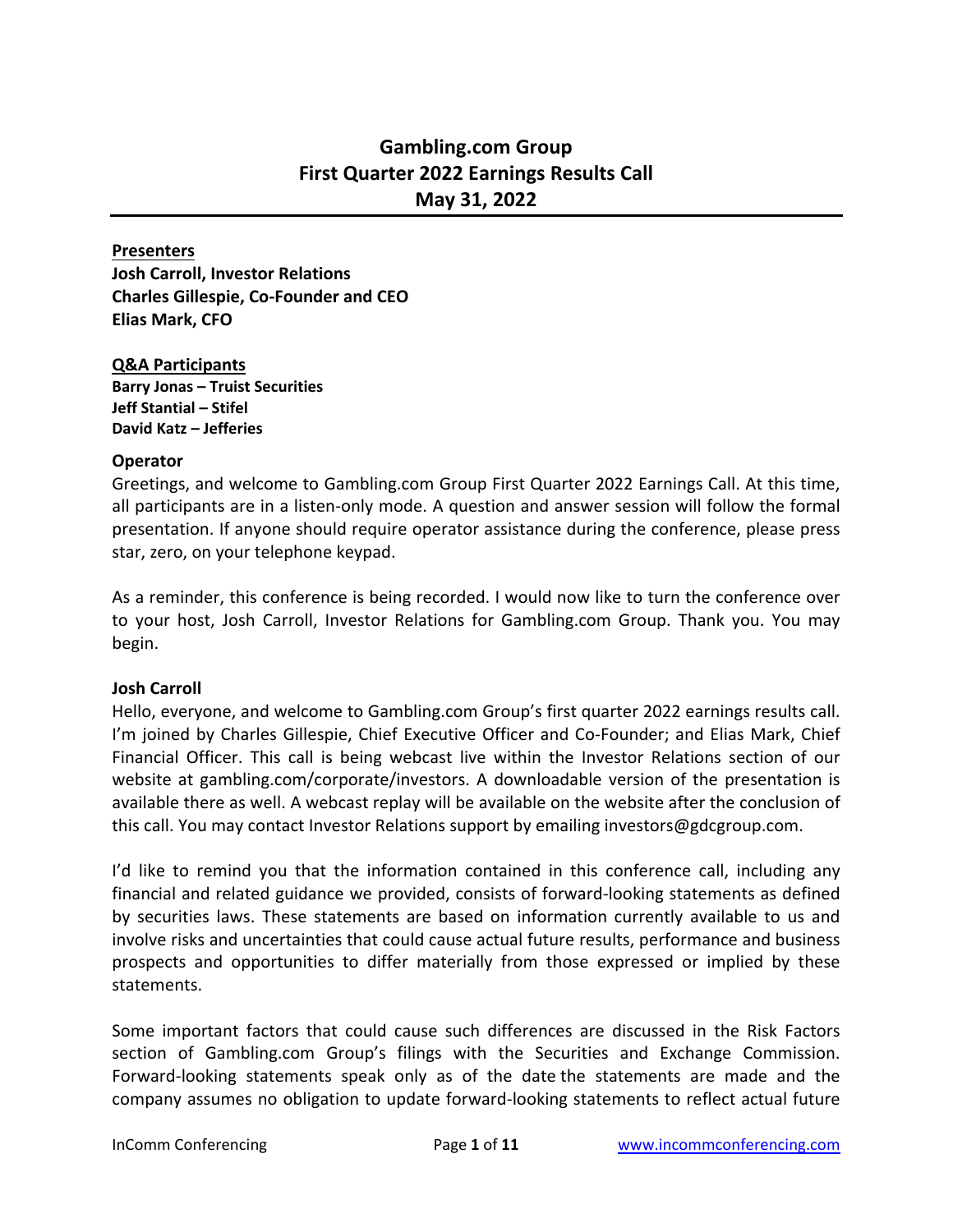results, changes in assumptions, or changes in other factors affecting forward-looking information, except to the extent required by applicable security laws.

During the call, there will also be a discussion of non-IFRS financial measures. A description of these non-IFRS financial measures is included in the press release issued this morning. And reconciliations of these non-IFRS financial measures to their most directly comparable IFRS measures are included in the appendix of the presentation and press release, both of which are available in the Investors tab of our website.

With that, I'll now turn the call over to Charles.

# **Charles Gillespie**

Thank you, Josh, and welcome, everyone. This morning we reported our first quarter results that showed the best single quarter financial performance in the Group's 15-year history. If you're following along with the slide deck, now I'm on slide four. Our core business performed brilliantly all quarter. Continued strong organic growth combined with the performance of our recent acquisitions helped drive 70% revenue growth against Q1 2021, which was our previous best quarter.

We delivered adjusted EBITDA consistent with the prior year, as substantially higher revenue offset the increased investments in the organization, we are making to support our organic growth initiatives. Our adjusted EBITDA margin in the quarter was 37% and we delivered positive free cash flow, despite continued investments in our domain portfolio. We delivered a record 67,000 new depositing customers, an increase of 91% against Q1 2021. This increase was driven by the expansion of our portfolio domain names, websites and partner sites. The investments we are making in technology and data science continue to benefit us organization wide.

Now I'm on slide five. We continue to deliver on our strategic objective to grow our North American presence with North American revenue growing over 500% to \$10.6 million, representing for the first time a majority of Group revenue. Online sports betting in New York launched in January, well ahead of the anticipated launch date and we delivered a master class performance in the Empire State. According to our clients, we have been among the market leaders in terms of the number of new depositing customers delivered to them.

In anticipation of the launch, we developed two New York specific websites where sports bettors can find trusted, comprehensive and up-to-date information on sports betting in the state. These state's newyorkbets.com and empirestates.com complement our flagship U.S. sports betting website, Booking.com and Gambling.com.

Shortly after the launch in New York, we successfully entered the Louisiana market, which was followed by the launch of Ontario shortly after quarter end. We believe additional new market launches will continue to be a key driver of revenue growth over the coming years. Trading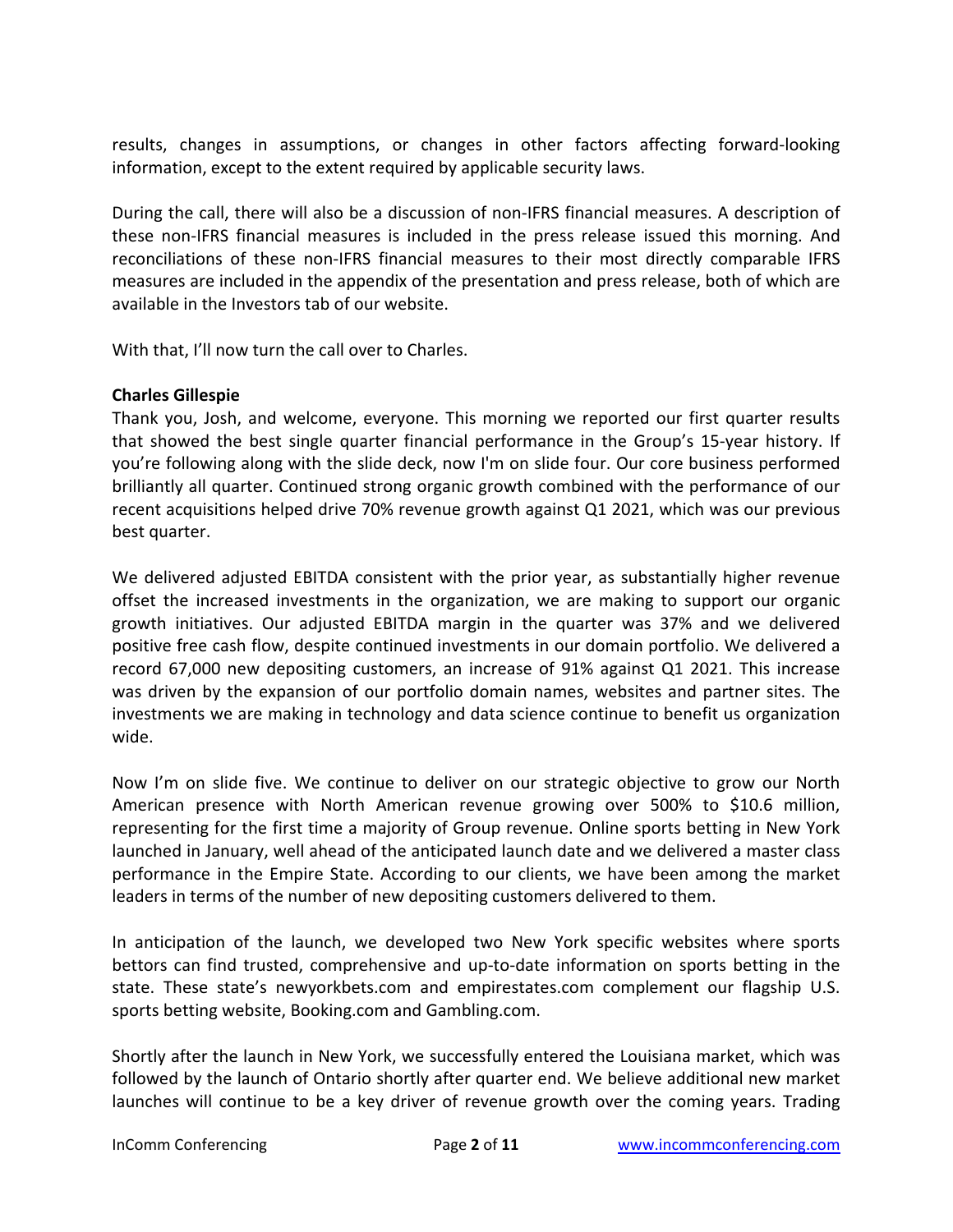outside of North America was also solid and comfortably ahead of levels seen in Q4 2021. The U.K. saw strong trading, especially when considered that during the comparable period last year, we saw temporary demand increases during restrictive COVID measures.

Our media partnership with McClatchy, announced in January, got off to a strong start in the quarter and delivered meaningful revenue and new depositing customers. Likewise, our recent acquisition of BonusFinder.com is already proving to be a great acquisition, delivering strong new depositing customer numbers in Q1 and providing a great platform to expand in the Canadian market and beyond. Work on applying our performance marketing platform to RotoWire.com, acquired at the beginning of the quarter, is also progressing nicely in preparation for the seasonally stronger fall sports season in the U.S. where RotoWire is well positioned to drive incremental revenue.

Now on slide six. Our first quarter has served a strong validation of the investments we're making to drive organic growth in North America. Our portfolio of premier domain names for the U.S. market has already demonstrated its value and we possess many more domain names and assets on standby awaiting legalization of online sports betting in iGaming in additional states. New sites on these premium domains are being developed in-house on our technology platform, which will maximize the ROI for these capital investments over time.

Now on slide seven. Over the past few months, we have seen new state launches in the U.S. greatly expand the total addressable market. New York's launch was followed by Louisiana's launch of online sports betting on January 28th in time for the Super Bowl and Arkansas launched online sports betting on March 4th in time for March Madness. Shortly after the end of Q1, Ontario officially launched its newly regulated online casino and sports betting market on April 4th.

The highly successful New York launch happened earlier than previously anticipated in the quarter and exceeded our expectations. Likewise, the Group had a successful market launch in Louisiana. The market in Arkansas has been slow to develop with only one mobile operator live at time of launch.

In Ontario, we are well positioned, but given that online gambling has been readily available in Canada for years, we did not see the same spike in demand around the launch date typically seen in well managed U.S. state launches. Initial conversion rates with our partners in Ontario have been below expectations as our operators work out the kinks in their new customer acquisition pipelines. With the acquisition of BonusFinder.com we are well positioned across Canada and expect the market to thrive at scale.

For the rest of 2022, all of the focus is on Ohio and Maryland, which have already legislated sports betting, but have not yet launched their regulated markets. We now do not expect that either state will launch in time for the NFL season in September, as we had previously anticipated at the start of the year. We see these states launching in late Q4 or even in Q1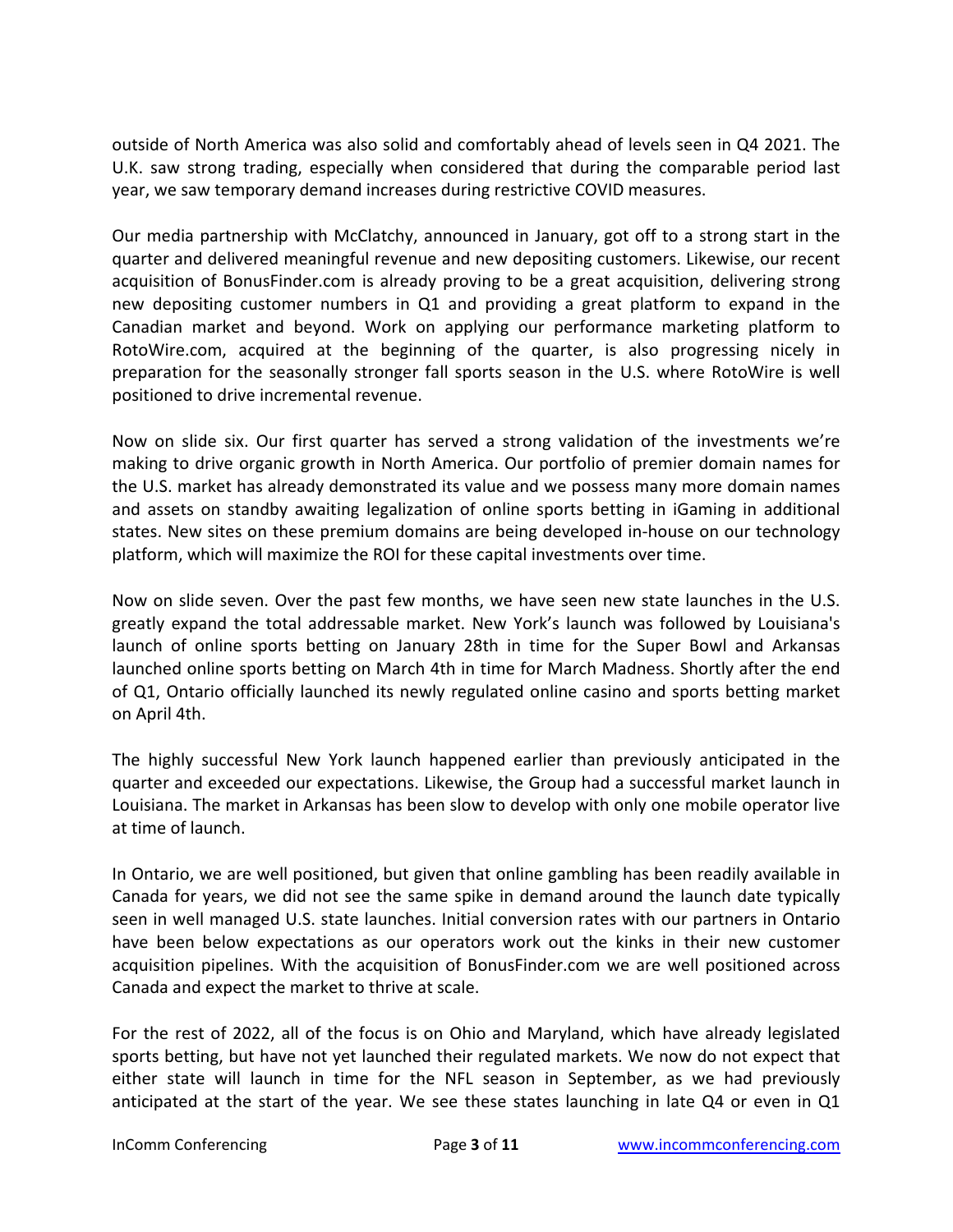2023. Likewise, the launch date of online sports betting Kansas, which recently legislated, is not yet clear.

Now I would like to turn the call over to our CFO, Elias Mark to discuss our first quarter financial performance in greater detail.

# **Elias Mark**

Thank you, Charles, and welcome everyone. As Charles mentioned, we saw our investments in the business during the second half of 2021 really start to pay off and we delivered the best quarterly performance in the Group's history. First quarter revenue of \$19.6 million increased 70% compared to the prior year or 84% on a constant currency basis ahead of market consensus. The growth was primarily organic, complemented by growth from our recent acquisition. The increase in revenue was driven by growth in new depositing customers primarily within North American Sports.

We began recognizing cost of sales in January as a result of our new media partnerships vertical and the subscription business of the recently acquired RotoWire.com. In the first quarter we incurred \$1.2 million. Total operating expenses increased \$7.1 million to \$13.3 million. On a constant currency basis, operating expenses increased \$7.5 million. This increase was driven primarily by additional headcount across marketing, product and sales functions, as well as increased amortization related to our recent acquisition.

During 2022, we expect to incur additional amortization of approximately \$4.5 million related to the acquisition. We have also increased administrative expenses associated with operating as a public company in the Group. We continue to invest into our business, that we see a clear path to substantial return on that investment over the coming years as existing states grow and new states launch. We are able to do so while retaining high margins and generating positive free cash flow. Like the rest of the world, we are experiencing some inflationary pressures and we seek to mitigate those pressures by increasing the proportion of our operating expenses for more cost-efficient jurisdictions as we expand.

We generated adjusted EBITDA of \$7.2 million, compared with \$7.1 million in the prior year. This represents an adjusted EBITDA margin of 37%, as our investments in scaling the organization are offset by higher revenue. Net income totaled \$4.5 million or \$0.12 per diluted share compared to net income of \$4.5 million and \$0.14 per diluted share in the prior year.

Looking forward, we expect net income and net income per diluted share to be significantly impacted by fair value movements as a result of revaluing our contingents' considerations related to the acquisitions. That's it in comparability. We will present net income and net income per diluted share adjusted for fair value movements beginning in the second quarter and continuing until the end of the BonusFinder.com earn-out period at the end of 2023.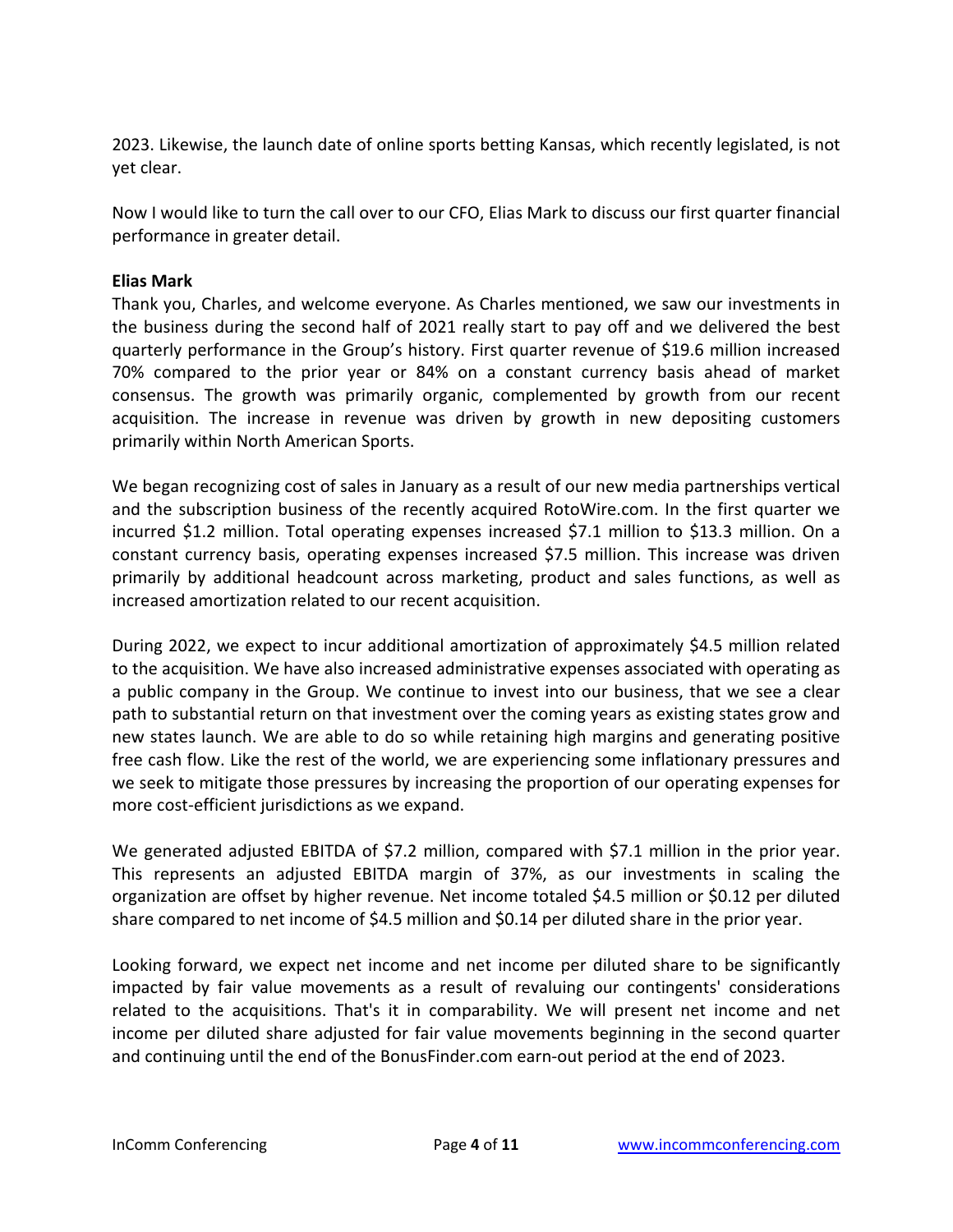Total cash generated from operations of \$3.6 million decreased compared to \$6.7 million in Q1 2021. This was because of working capital expansion primarily driven by the rapid revenue growth, as well as the increased proportion on North American revenue with slightly longer average credit period. We expect the cash conversion to gradually improve over the coming months.

We generated free cash flow of \$1.4 million despite working capital expansion and our continued investments in our domain portfolio. We remain able to entirely fund our organic growth initiatives from operating cash flows and still remain free cash flow positive. New depositing customers in the quarter grew 91% to 67,000, compared to 35,000 in the prior year. This was driven by North American sports, as well as the solid performance in the U.K. and other.

We retained cash balances as of March 31, 2022, totaling \$33 million. The decrease compared to the \$51 million at the end of last year as a result of the cash consideration paid for the recent acquisitions of RotoWire.com and BonusFinder.com, as well as domain acquisition and this was partly offset by our operating cash flow. We are very pleased by the strong start to the year, and we continue to expect another year of record financial performance for the Group, as both our core business and our acquisitions are performing well.

As we look to the balance of 2022, given our growing exposure to North American sports calendar, we are subject to deeper natural seasonality patterns than we have experienced historically. The second quarter is the seasonally weakest with negative sports seasonality continuing into the first two months of the third quarter. This is followed by a seasonally stronger period starting with the launch of the NFL season and continuing throughout April with September and March being the strongest months.

Our growth expectations are also affected by the timing and the quality of new market launches. The very successful New York market launched earlier than we initially expected, forcing some pull-forward of revenue initially expected in April into the first quarter. Looking towards the second half of the year, we expect that market launches in Ohio and in Maryland are now looking more likely to occur towards the end of Q4 or in Q1 2023 rather than September. This pushes some expected revenue from Q3 and Q4 into 2023.

On to slide nine. We reiterate our guidance for 2022. So we expect revenue in the range of \$71 million to \$76 million representing growth of 68% to 80%. We also expect adjusted EBITDA between \$22 million and \$27 million representing growth of 20% to 47%.

With that, I will turn the call back to Charles.

## **Charles Gillespie**

Thank you, Elias. We are now at the end of the slide deck, and I will leave you with a bit of additional perspective on where we see the market today and in developing in the medium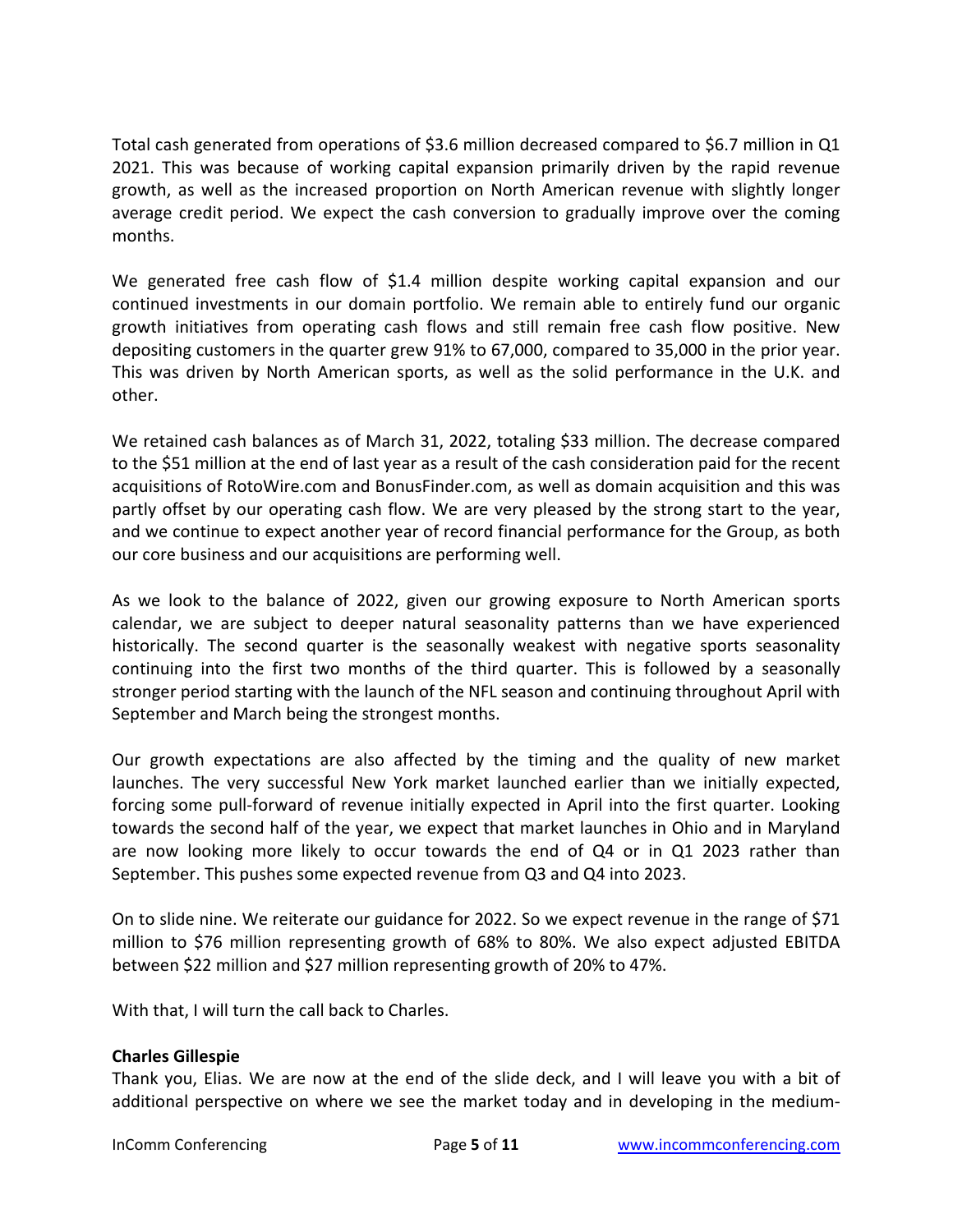term. From a slightly longer time horizon we see exciting developments in California with a November ballot initiative to legalize online sports betting. We are also hopeful that Texas will seriously consider sports betting in 2023 when the state legislature reconvenes. As to the most populous states in the U.S. with some of the largest market professional sports teams in the world, the expansion of our TAM to include either California or Texas would be very significant indeed. We have already launched the websites BetCalifornia.com and BetTexas.com in anticipation of the potential regulation of the states, and we believe that we would be in a very strong position to capitalize on these opportunities. We are also watching developments closely across the Carolinas where we are positioned with BetCarolina.com.

I would also like to reiterate how we believe we offer a clear path to profitability to B2C operators in the U.S. with our pure pay-for-performance model. As a reminder, when we deliver traffic to our B2C online gambling operator clients, every customer interaction can be tracked, leading to perfect clarity on where customers really come from and what they are actually worth. With this attribution operators know their ROI and can therefore have confidence to invest heavily in the affiliate channel. Going forward, we expect affiliate marketing spend from U.S. B2C operators to remain robust even where overall marketing spend is reduced.

We saw similar trends among European operators in years past. We are confident that has U.S. operators grow increasingly conscious of the efficiency of their marketing spend, they will increasingly choose to bet on a short thing with their affiliate marketing partners. Finally, I'd like to thank our absolutely fantastic team for delivering another record performance during what was surely our busiest quarter ever.

With that, we'd be happy to open up the line for questions.

# **Operator**

Thank you. If you'd like to ask a question, please press star, one, on your telephone keypad. A confirmation tone will indicate your line is in the question queue. You may press star, two, if you would like to remove your question from the queue. For participants using speaker equipment, it may be necessary to pick up your handset before pressing the star keys. Our first question comes from the line of Barry Jonas with Truist Securities. Please proceed with your question.

# **Barry Jonas**

Great. Hey, guys. Can you maybe talk about the level of EBITDA contribution you saw from recent M&A and maybe just how same-store trends were in the quarter?

## **Elias Mark**

Yeah. I think it came in as expected, and as we have previously talked about, the growth. We acquired Roto business at lower contribution margins in their subscription business. And our plan is to gradually improve that contribution margin through applying performance marketing.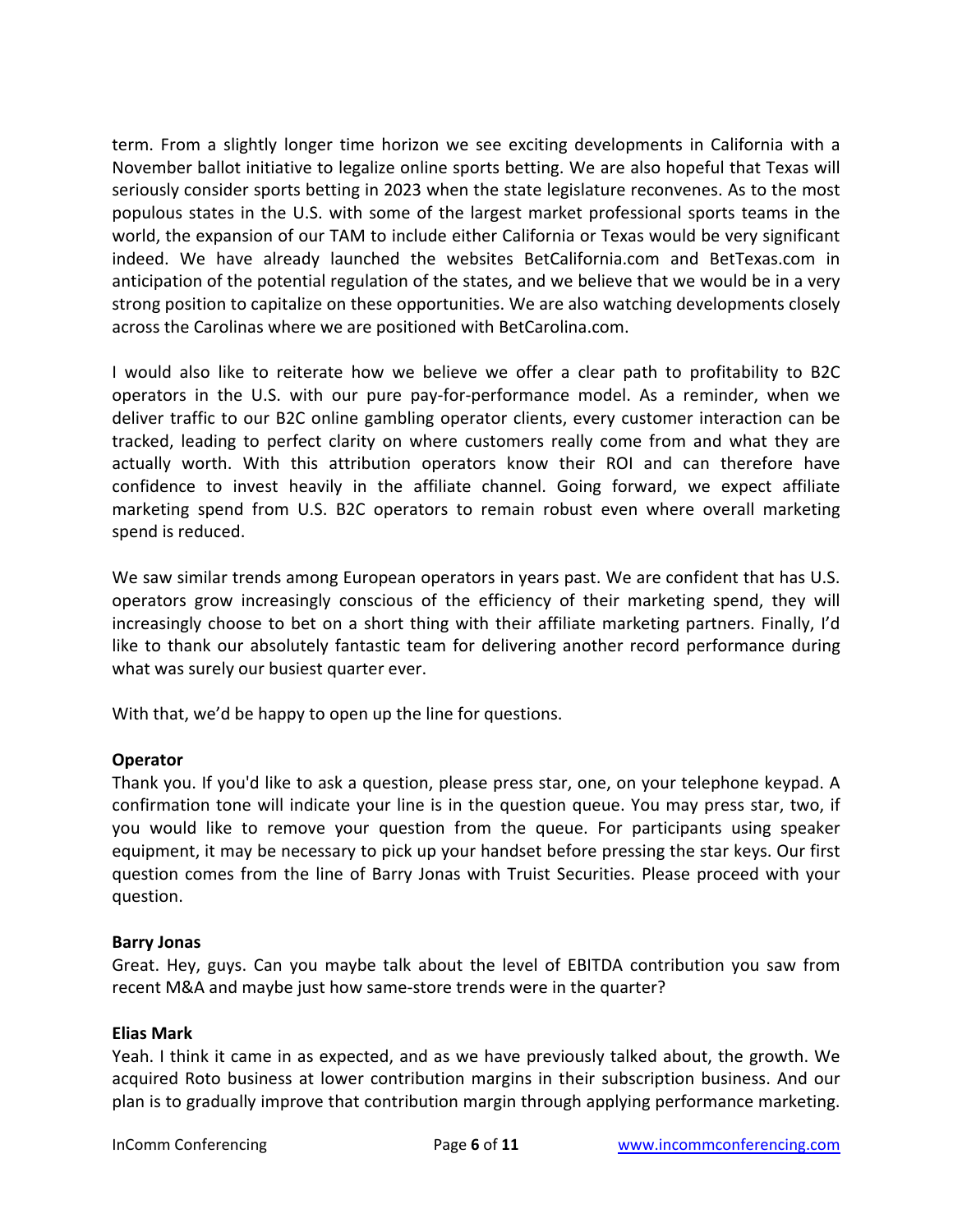And if we look at our other acquisition, BonusFinder.com, that has a contribution margin in line with our more mature organically developed affiliate marketing assets.

## **Barry Jonas**

Got it. Got it. And then in terms of the guidance, can you just clarify the difference between the high end and the low end? Is that largely timing of new jurisdictions or is there anything else you could comment which drives the difference?

# **Charles Gillespie**

It really is, Barry. All eyes are on Ohio and Maryland, and based on when those markets really go live, that's going to be the biggest determinant of where we land in the range.

# **Barry Jonas**

Okay. Great. And if I could just sneak in one more. Can you maybe talk about the mix of CPA versus rev share versus hybrid in the quarter?

# **Elias Mark**

Yeah. We have an increasing proportion of CPA on the back of a higher proportion of U.S. revenue, which is largely driven by CPA.

## **Barry Jonas**

Okay. And presumably, we should expect that trend to continue?

## **Elias Mark**

Yes. When we look at the U.S., it's almost exclusively CPA. That market dynamic could well change over the next coming years, but that's where the market is at, at the moment. In Europe, we have more of a mix.

## **Charles Gillespie**

And I'll add, the quarters, which are more seasonally heavy for U.S. sports will thus kind of by definition be more CPA heavy. So Q2 and parts of Q3 with less sports happening, it would be less CPA driven.

## **Barry Jonas**

Got it. Thanks so much, guys.

## **Operator**

Thank you. Our next question comes from line of Jeff Stantial with Stifel. Please proceed with your question.

## **Jeff Stantial**

Hey. Good morning, guys. Thanks for taking the questions and congrats on a nice quarter here. I wanted to drill into the decision to reiterate guidance a bit more, specifically on the margin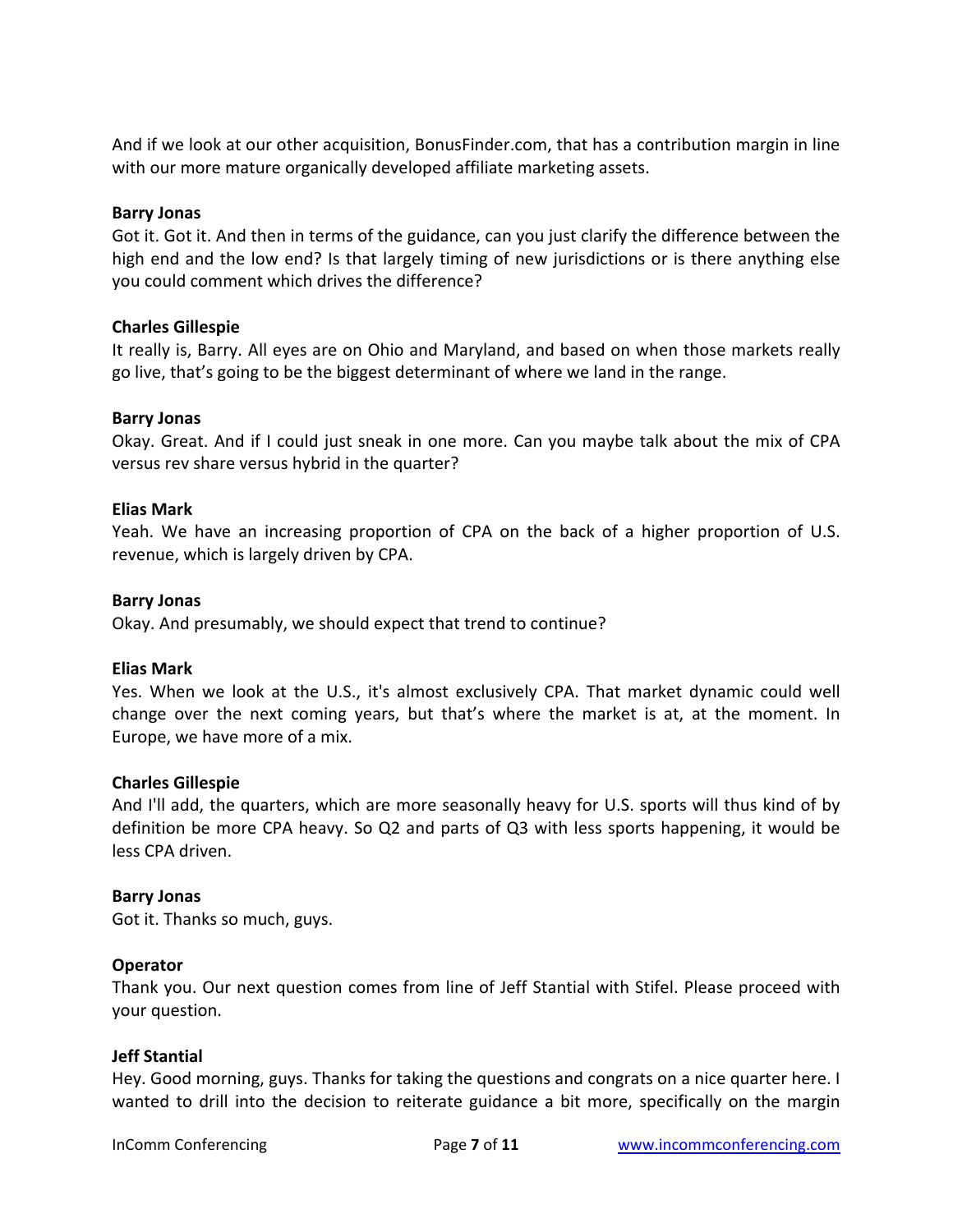front. You came in around 37% in the quarter. Intuitively, I would think that stays fairly stable, if not accelerating in the coming quarters as you roll out performance marketing into the acquired RotoWire assets. With that in mind, just curious on the decision to leave guidance and tax, which implies, I think, 31% to 36% margins. Is this just conservatism or are there seasonality headwinds on a cost front that we should be considering? Thanks.

# **Charles Gillespie**

Yeah. With regards to the margin improvements on the RotoWire business, we expect that we would plan to really roll this out in time for the NFL season, so that's really an H2 effect and it will be a gradual. We might not be quite up to the same contribution margin that we are for our other business verticals, but towards the end of the year, we should definitely be a lot closer.

We have been scaling OpEx already. If we compare Q1 2022 to Q1 2021, we're at a significantly higher run rate. We continue to hire and invest collectively, that you should not expect to see the same growth rates in OpEx throughout 2022, as you did in 2021. We are flagging--if we look into the next couple of quarters, we're flagging that they're going to be subject to natural negative seasonality, which would imply lower revenue and with a largely fixed cost base that would imply lower margin. I think that --

# **Jeff Stantial**

Got it. Understood.

# **Charles Gillespie**

It's already -- that's largely factored into market expectations.

# **Jeff Stantial**

Understood. Thank you. That's helpful. And then maybe just taking a step back in a more thematic one, there's a prevailing view in the broader digital advertising space that performance marketing should take market share in a recessionary environment just given you see more tangible ROI on that marketing spend. Just curious your thoughts on that argument and if you think you're seeing any evidence of that behavior thus far across your client base, kind of reacting to some of the panic we're seeing in the equity markets.

# **Charles Gillespie**

I think that makes perfect sense, Jeff, and is exactly what we would expect to see. And in practice day-to-day with the clients, virtually all of our kind of main clients are already doing everything we can to maximize their affiliate relationships. They can only kind of prioritize it so much, but when it turns into a bidding war and they're being outbid by other operators, then you really see the model thrive and those prices come up. I think it's just such an easy choice for these marketing departments to prioritize affiliate marketing, and clearly the market in the U.S. right now is really--investors seem to really care about a path to profitability and performance marketing is how you get there.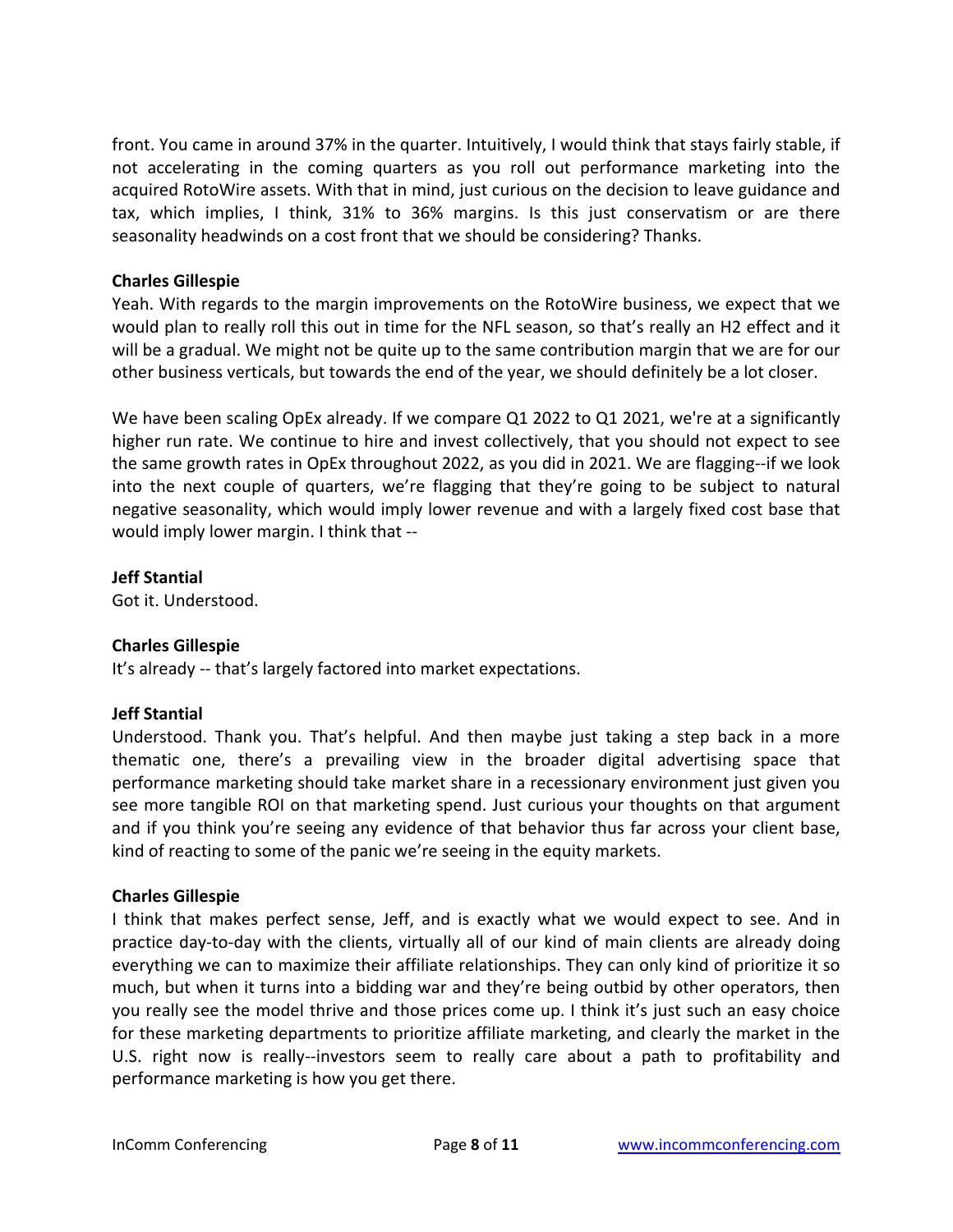## **Jeff Stantial**

Great. That's helpful. Thanks, Charles. And then, maybe if I can just squeeze in one more. I'd just be curious to get your latest thoughts on the pending U.K. regulatory review. Sounds like the lawmakers there are taking a pretty rational approach to potential changes, but just any color on what's the latest you're hearing would be helpful.

### **Charles Gillespie**

The latest chatter I have seen is that it's being watered down. But we weren't particularly concerned about it to begin with. So it's kind of like the never-ending story. Hopefully they'll just finally release something, and everyone can stop asking the questions about when it's coming. But we are quite relaxed about it and recent headlines suggest that we can be even more relaxed about it.

### **Jeff Stantial**

Great. Helpful and encouraging. Thank you both. I'll pass it on.

### **Operator**

Thank you. Our next question comes from the line of David Katz with Jefferies. Please proceed with your question.

### **David Katz**

Hi. Good morning, everyone. Thanks for taking my questions. I wanted to just delve a little deeper into Other Europe. We seem to remember at one point, Netherlands was going to be somewhat of a tailwind for other Europe and sort of what is embedded in the guidance with respect to the U.K. And if you could just help us unpack that non-U.S. portion, that would be helpful.

#### **Elias Mark**

Yes. If we look at our performance in Q1, we had a very solid performance in the U.K. and Ireland, where our revenue was less compared to an exceptionally strong Q1 in 2021. Our U.K. business is doing very well. Other Europe was down and that's on the back of the regulatory changes in Germany that were implemented in July. We see that kind of continuing.

The other components within Other Europe, particularly Sweden was strong. We have not really seen an uptick in trading in the Netherlands, and there are still a lot of the big expected market leaders in the Netherlands who still don't have their licenses. It remains unclear when they're going to get it. I've seen in some of the operator guidance, they expect it in Q3 or Q4. It remains to be seen. The Netherlands is a very small part of our business at this stage, but it has some potential in the future.

#### **David Katz**

So if I can just follow that up. The discussion point about the Netherlands, right, that is effectively, conservatively baked into your guidance. And if it does accelerate, right, and come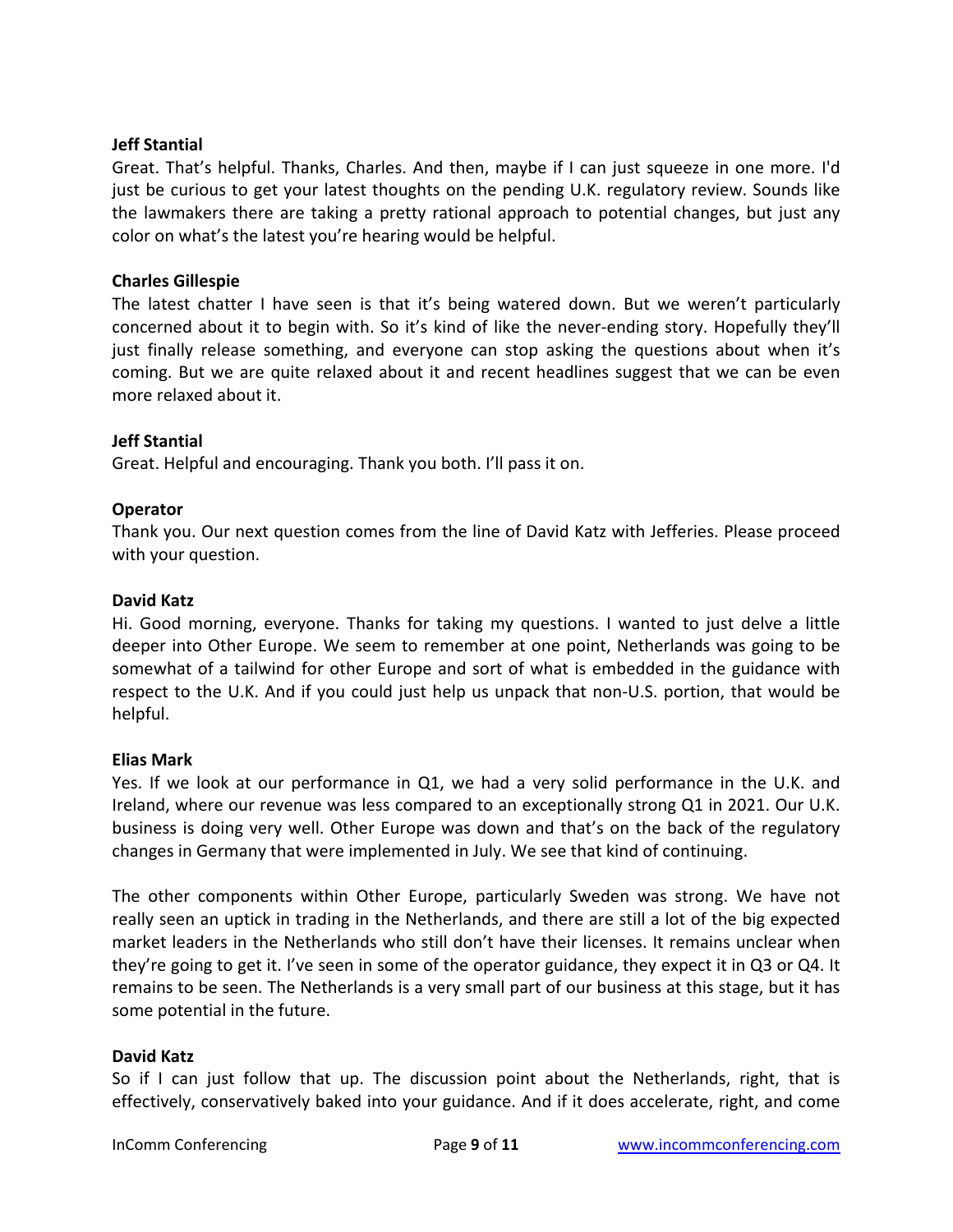to pass that, I think, what you're suggesting is that would be potential upside if it were to occur?

## **Elias Mark**

Yeah. We have not factored in any significant business from the Netherlands in the guidance.

### **David Katz**

Okay. Perfect. And I wanted to go back to Ontario, if I may, which is, frankly, it's an unusual market, right? It doesn't seem to be comparable to what we're seeing in the U.S. And I think you may have said, Charles, that it has underperformed your expectations a little bit, just help us understand what the expectations really are for Ontario for you.

### **Charles Gillespie**

It was that the conversion rates that we have seen with our operator partners have underperformed expectations. Basically, because, as you say, it's kind of a new and unique market, and it's the first regulated Canadian market. There's been some just teething pains and just kinks that the operators have had to work out. And frankly, we saw this in the U.S., when the first states were launching in the U.S.

So all those issues are minor and get fixed and things improved, conversion rates go up and then everybody makes more money. So we're very positive and confident about the future of Ontario and Canada, but it wasn't a blowout like New York. But the numbers are very healthy and our expectations for the future are equally healthy.

## **David Katz**

Understood. One last one, if I may. Can you just give us a bit more window into whether there could or would or wouldn't be any more M&A next 12 months?

## **Charles Gillespie**

We're not providing any specific guidance on M&A at this point. I will say that we were very focused on M&A last year and we are very happy to do the two deals we've done and think those are fantastic deals. So at this point, we don't feel any specific pressure to do another deal and we're going to be very opportunistic and picky about the next one we do. Plus, we're up, we've got our hands full just integrating the two businesses we bought recently. So the focus is really on making those deals as successful as they can possibly be before we race after the next one.

## **David Katz**

Understood.

**Elias Mark**